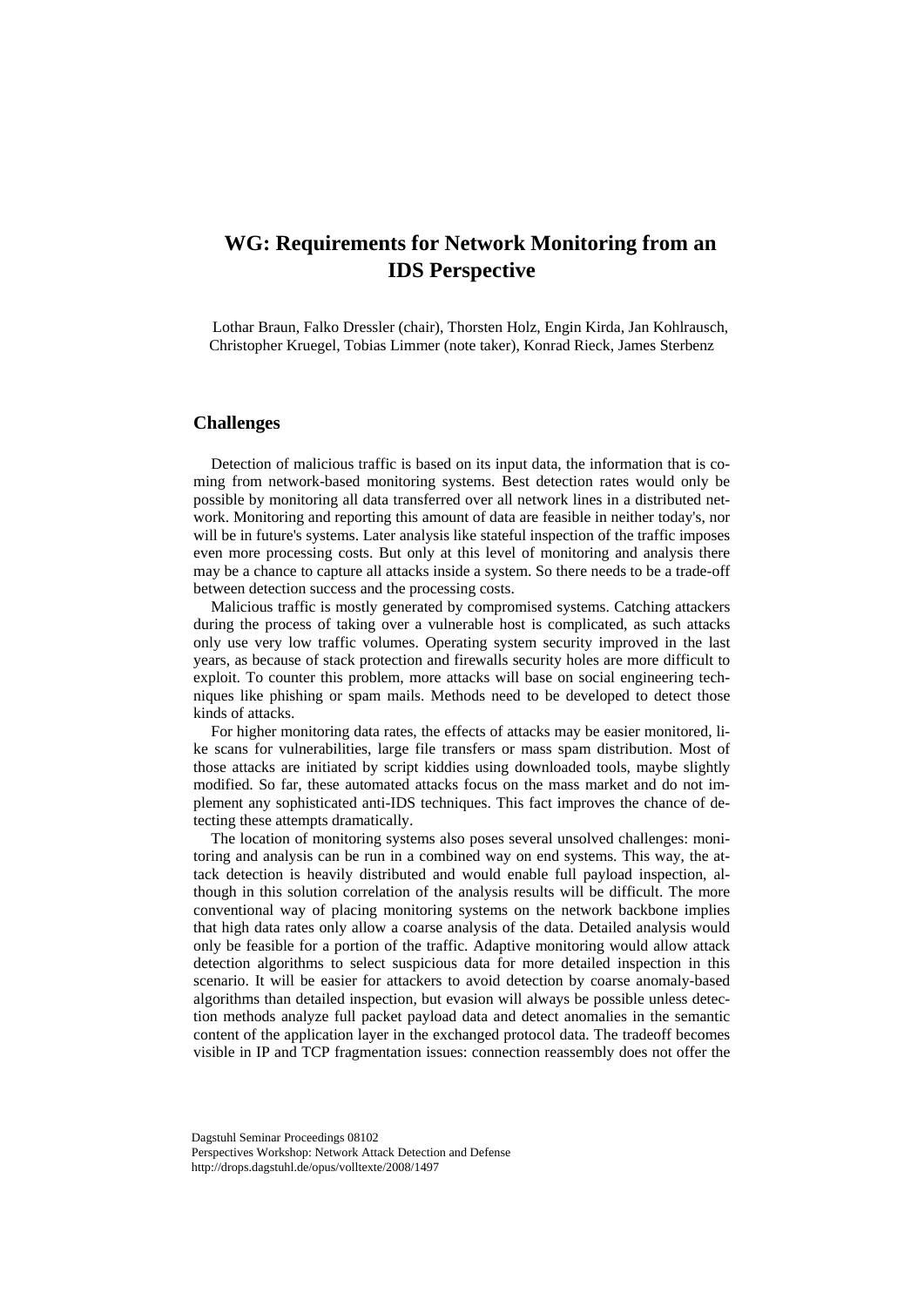2 **Lothar Braun,** Falko Dressler (chair), Thorsten Holz, Engin Kirda, Jan Kohlrausch, Christopher Kruegel, Tobias Limmer (note taker), Konrad Rieck, James Sterbenz

speeds required for the data rates that occur in backbone networks. Essentially, methods are needed that reduce the traffic obtained in network monitoring tools. One idea is the use of black-/whitelists which define what data is benign and does not need to be monitored and classified. Metadata could solve this problem, like the case of trusted systems that supply information about transferred traffic to the monitoring system and tells what parts of the traffic is benign.

So far we only considered plain, unencrypted traffic whose payload may be analyzed directly. But current trends in networking show that the amount of encrypted traffic, tunnels and, in general, overlays is increasing. Monitoring this data introduces more problems: Content is obscured and only statistical features may be used for detection of malicious data. Usage of other networks like 3G networks for mobile devices also increases and those offer entire new types of attacks, as new papers about e.g. power depletion attacks show. The structure of these networks is often fundamentally different from the internet: the operator has complete control over the network. As only little information is available about those networks, we did not include them in our considerations.

### **Assessment of state-of-the-art**

### **Attacks**

The detection efficiency of a network based intrusion detection system heavily depends on the type of attacks and the intention of the attacker. The statistics of computer security incident response teams (CSIRT) show that non-targeted attacks exploiting either well-known vulnerabilities (e.g. the statistics of CERT Polska [1]) or applying social engineering techniques are by far the most common attacks seen in the Internet. The compromised machines are typically integrated into a botnet ([2]) and abused for phishing fraud, attacks on other machines or sending spam emails. For example, vulnerabilities on out-dated versions of the Microsoft Windows operating system are still exploited to compromise vulnerable systems (the survival time is predicted in [5]). An example for social engineering attacks is the "storm worm" ([3]) which spreads through email attachments. The content of the emails are adapted to topics of actual public interest (originally, the topic of the mails was related to the storm "Kyrill"). Another important class of attacks tries to exploit vulnerabilities in web server on the application layer like PHP code injection or SQL injection vulnerabilities. Common to these vulnerabilities is the trivial way in which both can be leveraged to take control over the machine. For example, the Joomla/Mambo CMS and a very large number of other PHP application suffered in the past from these vulnerabilities and it can be expected that a multitude of other similar vulnerabilities will be found (e.g. see [4] for public exploits on Joomla/Mambo).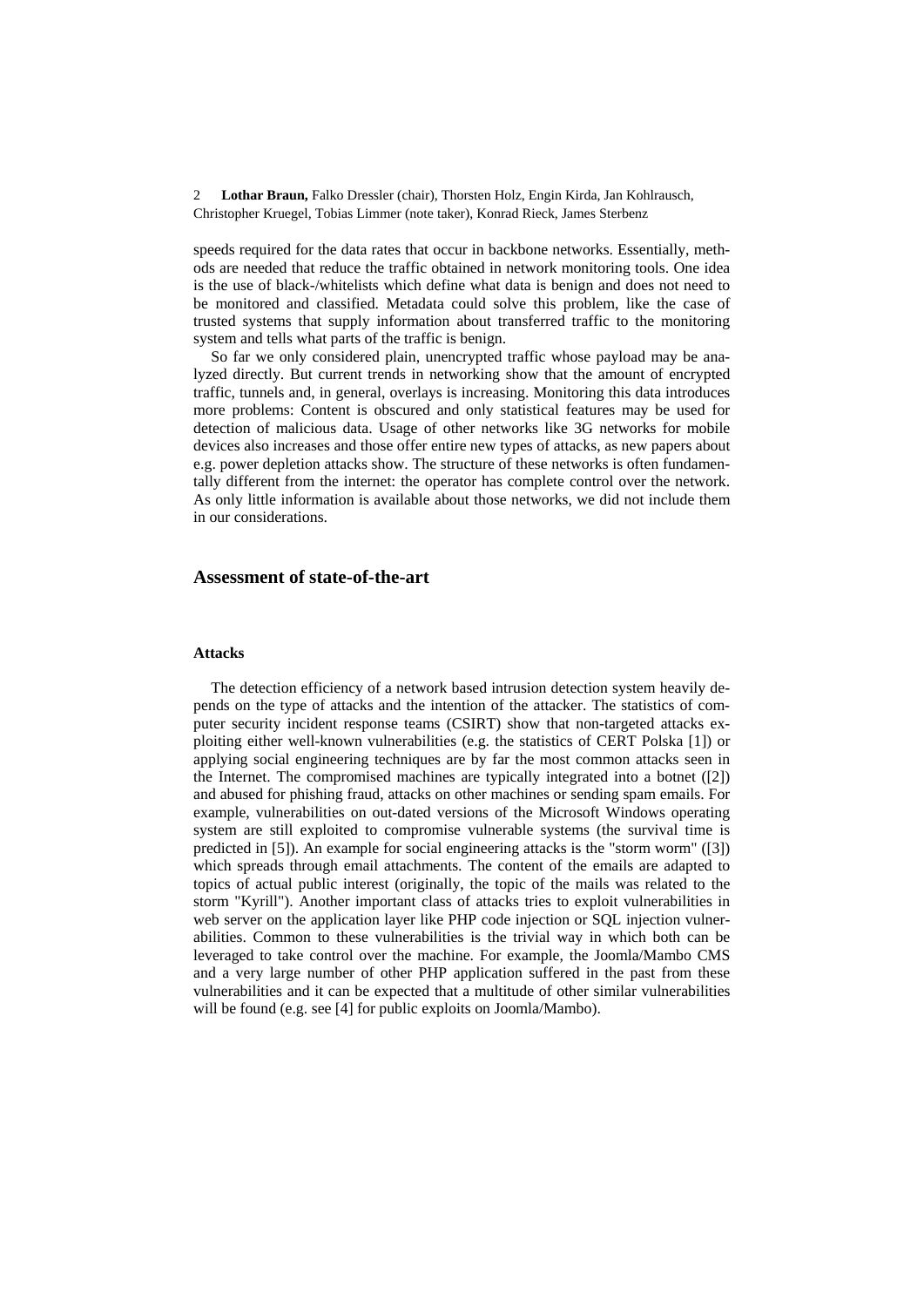#### **Netflow monitoring**

Netflow monitoring has become widely accepted as standard to create statistics about network traffic transferred by routers. The IETF has defined a protocol to carry flow information over the network called IP flow information export (IPFIX). Included is a standard which allows the transfer of per-packet information like payload data. Standard 5-tuple flow aggregation produces around 8000 flows/s for a 1 GBit/s link. Based on a hash table, only few methods are available for mitigating DoS attacks on monitors, one of them can be found in [Hu06]. To enable processing of high data rates, dynamic reconfiguration of monitors become an issue for attack detection. At the moment, only few monitoring systems support seamless reconfiguration without packet losses. To solve the problem in environments with even higher speeds, several methods of packet sampling and filtering are employed [estan2004].

## **Recommendations/conclusions**

#### **How to get started**

Pure monitoring and analysis of flow data is not sufficient for currently available detection algorithms. A trade-off would be the use of flow data labeled with payload information, like the first N byte of a stream. This solution would be challenging, but feasible. Distributed Denial-of-Service attacks can be countered with intelligent hashing and intelligent sampling inside the network monitors to avoid complete failure of the systems.

#### **Future internet architectures**

In today's internet protocol architecture the application layer protocol number (i.e. destination port) is meaningless. Furthermore, the specification of the lower protocol layers allow "interesting" protocol use like using only one byte of payload per packet.

These limitations can be countered in the future: The introduction of a separate control plane which allows application layer protocol checks by lower layer processing entities would lessen this problem. IANA could assign IDs for protocols that have a defined specification also involving lower layer packet structures. An example of this idea could be that a specific data request (e.g. a HTTP request) must lie inside the first one or two packets of the corresponding connection. Connection reassembly would not be needed any more. The challenge for this problem is it to be designed properly without limiting the flexibility of having stacked protocol layers. The first step of starting this development could be the implementation of application layer checks and lower level protocol restrictions in currently used protocols, so that both approaches remain compatible to each other for easy migration. The next step would be the definition of a new clean-slate approach for future protocols.